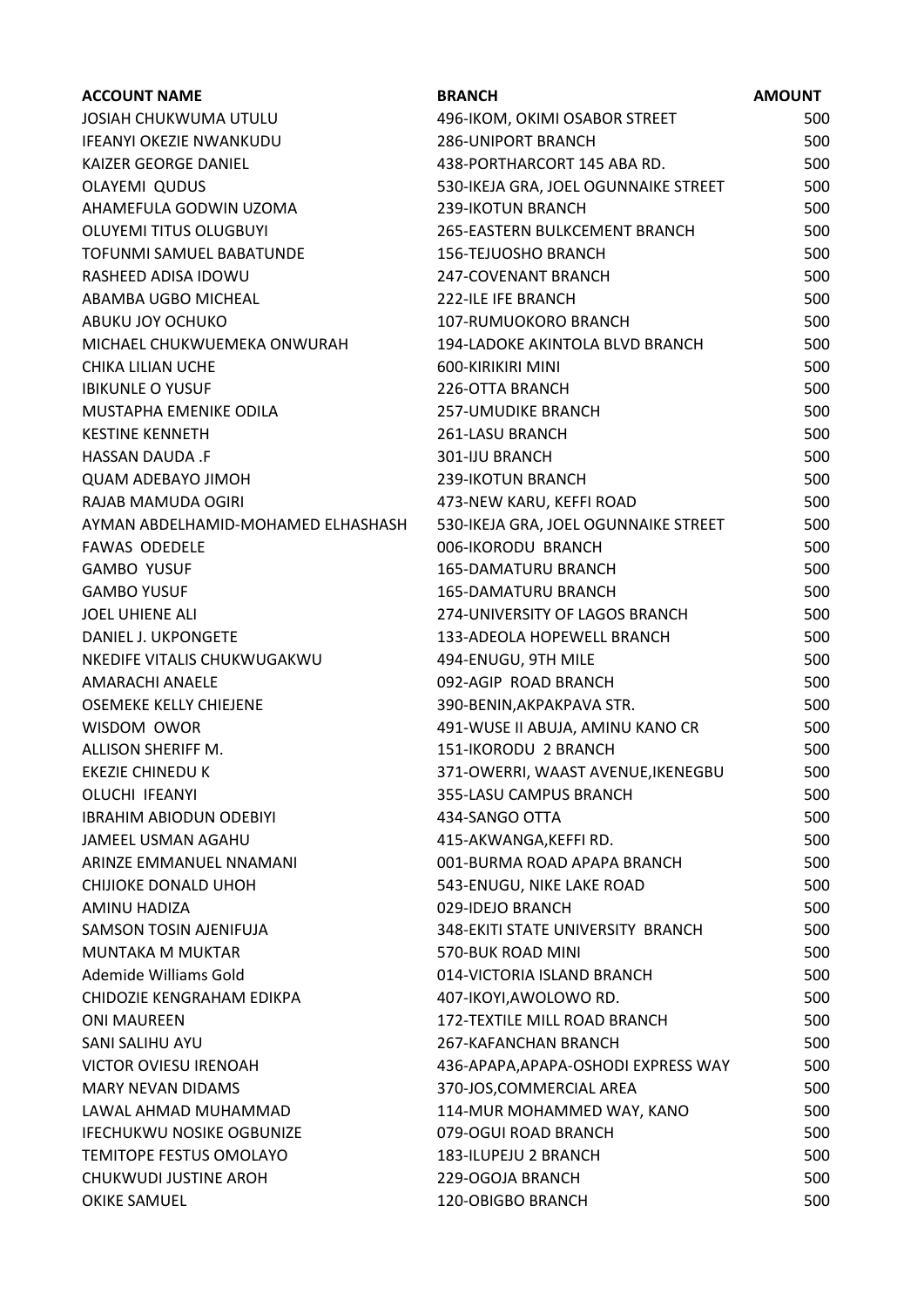| LUCKY AKOYERI                 | 090-SAPELE ROAD BRANCH                | 500 |
|-------------------------------|---------------------------------------|-----|
| VINCENT CHIMAMKPA MBILITEM    | 505-MBAISE, AHIARA JUNCTION MBAISE    | 500 |
| OGBONNA CHIJINDU NWADINMA     | 526-UMUAHIA, IKOT - EKPENE ROAD       | 500 |
| FEMI ABAYOMI OLORUNTADE       | 151-IKORODU 2 BRANCH                  | 500 |
| <b>ONUKWUFOR CHIBUZOR</b>     | 371-OWERRI, WAAST AVENUE, IKENEGBU    | 500 |
| MUAZU SHEHU                   | 001-BURMA ROAD APAPA BRANCH           | 500 |
| <b>GOODNESS UFOT</b>          | 375-LAGOS ISLAND, BALOGUN STR.        | 500 |
| MICHAEL UGONNA CHIKEZIE       | 371-OWERRI, WAAST AVENUE, IKENEGBU    | 500 |
| KENNETH CHIDIEBERE NNAMONAH   | 510-ENUGU, PRESIDENTIAL ROAD          | 500 |
| <b>FELIX GBOFEYIN GALASI</b>  | 458-BENIN, SAPELE RD.                 | 500 |
| EMMANUEL OGHENEWEKOBIRO UDIN  | 379-VICTORIA ISLAND ADEOLA ODEKU      | 500 |
| <b>EMUEBIE SOLOMON O</b>      | 511-AGBOR, OLD LAGOS - ASABA ROAD     | 500 |
| PRINCE THOMPSON               | 299-SAKA TINUBU BRANCH                | 500 |
| PRECIOUS EJEKWU EHORO         | 416-PH, 50 IKWERRE ROAD               | 500 |
| ABDULLAHI O AFEEZ             | 004-AGUDA BRANCH                      | 500 |
| ARIFAYAN OJUOLAPE L.          | 038-ADO-EKITI                         | 500 |
| CHINAZO IFEOMA ETELE          | 281-ENUGU STATE UNIVERSITY BRANCH     | 500 |
| <b>KENNETH MADU</b>           | 557-AJAH, ADDO ROAD                   | 500 |
| SAMUEL EMMANUEL ASUQUO        | 082-LIGALI AYORINDE                   | 500 |
| OMOLOYE OLUWASEUN             | 037-ABEOKUTA BRANCH                   | 500 |
| ZAINAB TENI IBRAHIM           | 370-JOS, COMMERCIAL AREA              | 500 |
| JOHN OJOCHENEMI ENWOR         | 278-MARARABA BRANCH                   | 500 |
| ANDREW CHIDOZIE OKWUMAH       | 420-AWKA, AZIKIWE STREET              | 500 |
| ADEOLA ADENIKE AFOLAYAN       | 006-IKORODU BRANCH                    | 500 |
| <b>HAMMED DADA SHITTU</b>     | 311-OSHODI BRANCH                     | 500 |
| STEPHEN KOLADE OLUGUNNA       | 247-COVENANT BRANCH                   | 500 |
| OKEH JOY EMAMEZI              | 528-WARRI, UDU ROAD                   | 500 |
| <b>ONYIBOR SAMUEL MICHAEL</b> | 361-ONITSHA, NEW MARKET RD.           | 500 |
| MUKTAR GONI BABAGANA          | 374-MAIDUGURI, BAGA ROAD              | 500 |
| <b>OLAYEMI OLUGBEMI</b>       | 529-ILORIN, UMARU AUDI ROAD           | 500 |
| MOSES OLUWATIMILEHIN AJAYI    | 507-ONDO TOWN, YABA ROAD              | 500 |
| <b>ESIEKPE OBATARE</b>        | 005-OSHOGBO BRANCH                    | 500 |
| ADEOLA ELIZABETH OYELOLA      | <b>210-RCCG CAMP BRANCH</b>           | 500 |
| JAMES UGO IWU                 | 505-MBAISE, AHIARA JUNCTION MBAISE    | 500 |
| IKIDA MORENIKEJI OSENI        | <b>156-TEJUOSHO BRANCH</b>            | 500 |
| SHOGBOLA KABIRU               | 215-PLOT105 OLU OBASANJO PH BRANCH    | 500 |
| JENNIFER ONYINYECHI ACHUMBA   | 393-UMUAHIA, LIBRARY AVENUE           | 500 |
| <b>SUNDAY MICHAEL PAUL</b>    | 213-BELLO ROAD BRANCH KANO            | 500 |
| NNADI C UCHENNA               | 084-IBAFON BRANCH                     | 500 |
| UWANAGBE ADAMS OKOH           | 395-WUSE II ABUJA, ADETOKUNBO ADEMOLA | 500 |
| ABIMBOLA IBRAHIM OLONADE      | 037-ABEOKUTA BRANCH                   | 500 |
| <b>MOSES ALFA DANIEL</b>      | 379-VICTORIA ISLAND ADEOLA ODEKU      | 500 |
| <b>VICTORIA MATHEW</b>        | 034-BAUCHI BRANCH                     | 500 |
| ADELAKUN, B. MICHEAL          | 039-ILORIN BRANCH                     | 500 |
| NNAEMEKA HYCIENTH OSSAI       | 373-ONITSHA PORT HARCOURT RD.         | 500 |
| BARTHOLOMEW UCHENNA NJOKU     | 588-IDDO MINI                         | 500 |
| ALEXANDER AYEGBA OCHOGWU      | 014-VICTORIA ISLAND BRANCH            | 500 |
| CHIMA CHIJIOKE CALLISTUS      | 501-AJAH, LEKKI - EPE EXPRESSWAY      | 500 |
| EMMANUEL UGOCHI PRISCA        | 371-OWERRI, WAAST AVENUE, IKENEGBU    | 500 |
| OYINDAMOLA CYNTHIA OLUBIYO    | 321-DOPEMU BRANCH                     | 500 |